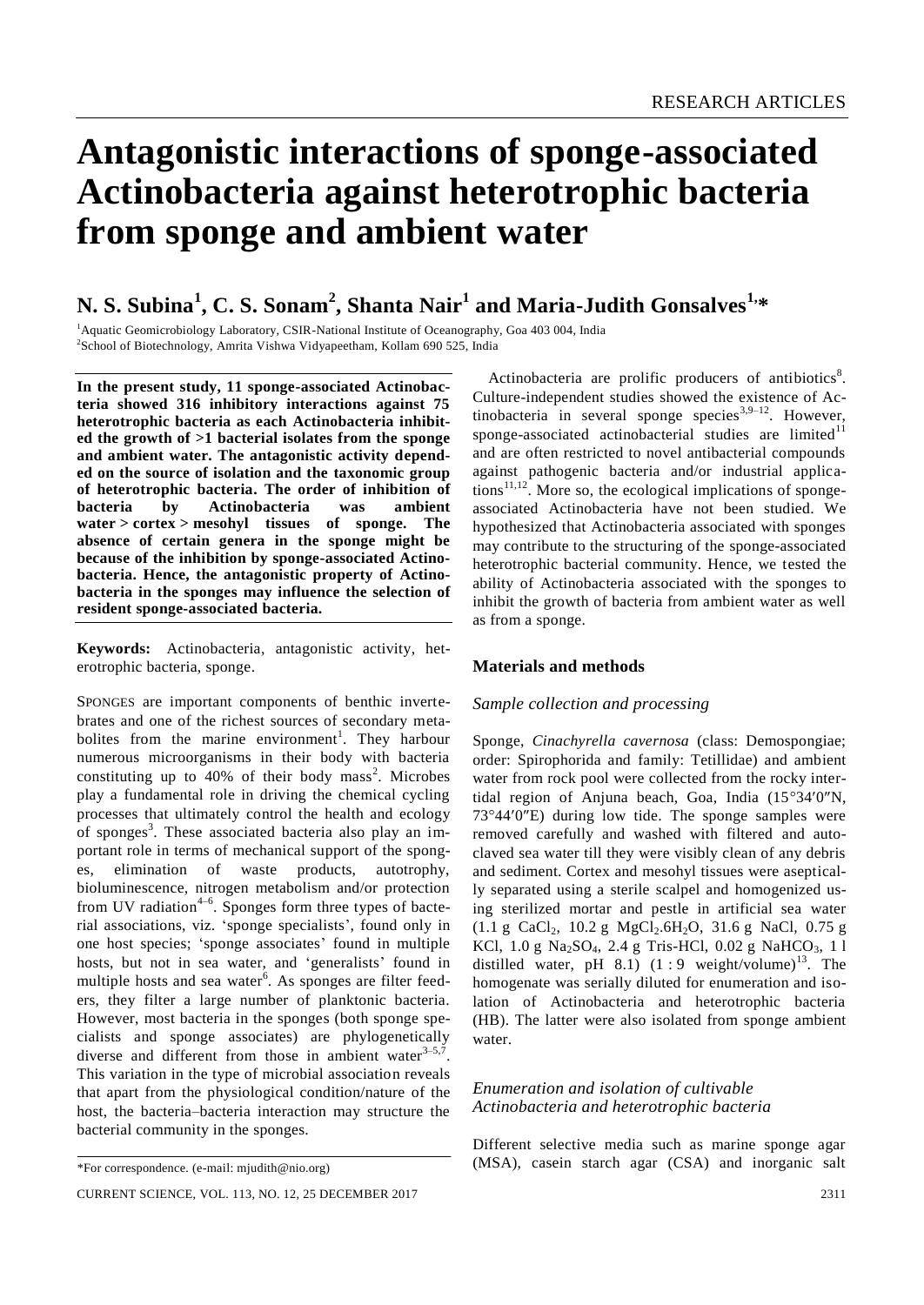starch agar (ISP-4) supplemented with 25  $\mu$ g ml<sup>-1</sup> cycloheximide to control fungal growth and  $25 \mu g \text{ ml}^{-1}$  nalidixic acid to inhibit Gram-negative bacteria were used for the retrieval of a maximum number of Actinobacteria isolates<sup>14</sup>. Sponge homogenate (100 µl from  $10^{-1}$  to  $10^{-3}$ ) dilution) was spread-plated on the above-mentioned media in triplicate and incubated at  $25^{\circ} \pm 2^{\circ}$ C for 2–3 weeks. For HB, the sponge homogenate  $(10^{-1} - 10^{-5})$  dilution) and ambient water  $(10^{0} - 10^{-2}$  dilution) were surfaceplated in triplicate on Zobell Marine Agar (ZMA) and incubated at  $25^{\circ} \pm 2^{\circ}$ C for 48 h. Bacterial colonies were counted and abundance is expressed as colony forming units (CFU)  $cm^{-3}$ . Twenty-four morphologically different Actinobacteria colonies were isolated and based on the incubation time for growth (<2 weeks) on the subculturing, 11 Actinobacteria (from mesohyl (MAb 1-7) and cortex (CAb1-4) tissues of sponge) were selected for antagonistic assay. Seventy-five morphologically and biochemically different HB were isolated from the sponge and ambient water (M01-25, C01-25 and W01-25 from mesohyl and cortex tissues of sponge and ambient water respectively; **Supplementary Table 1**), and were used for antagonistic assay. The purified isolates of Actinobacteria and HB were identified using PIBWIN software, based on *Bergey's Manual of Determinative Bacteriology*. The tests used for identification of Actinobacteria were colony characteristics, spore chain and cell morphology, Gram's reaction, growth in sodium azide, growth in lysozyme, growth at different values of pH and temperature, enzyme production, carbon utilization, antibiotic susceptibility, nitrate reduction, hydrogen sulphide production and tyrosine degradation. The tests used for HB identification were colony characteristics, cell morphology, Gram's reaction, catalase, oxidase, oxidative/fermentative test (OF test), motility, IMVIC test, carbon utilization, enzyme production, nitrate reduction and growth on MacConkey agar.

### *Antagonistic study*

*Preparation of Actinobacteria:* Actinobacteria was inoculated into ISP-4 broth and incubated at  $25^{\circ} \pm 2^{\circ}$ C for two weeks to attain maximum growth. The cells were removed by centrifugation at 2000 *g* for 20 min. The supernatant obtained was filtered through  $0.2 \mu m$  filter to remove the spores. The filtrate was used for antagonistic study against HB isolates.

*Preparation of HB suspension:* Heterotrophic bacteria was grown in Muller–Hinton broth and incubated at  $25^{\circ}$  ±  $2^{\circ}$ C for 12–18 h. The bacterial cells were pelletized by centrifugation at 8000 *g* for 10 min. The pellet was resuspended in sterile saline solution and the bacterial density was adjusted to  $10^6$  cells ml<sup>-1</sup> by comparing with McFarland standard.

*Antagonistic assay:* The antagonistic assay was performed according to Sarker *et al.*<sup>15</sup>, with modification. The assay used resazurin as growth indicator<sup>16</sup>. If bacterial growth occurs, this blue dye becomes pink when reduced to resorufin by oxidoreductases. It is further reduced to colourless hydroresorufin. For the assay, 50 µl Actinobacteria filtrate and 10  $\mu$ l resazurin (6.75 mg ml<sup>-1</sup>) solution were added to the wells of a microtitre plate. To this, 30 µl Muller–Hinton broth was added followed by 10 µl of HB suspension to reach a final bacterial density of  $10^5$  cells ml<sup>-1</sup>. Three sets of control were used, viz. (1) broad spectrum antibiotic ciprofloxacin, (2) without Actinobacteria filtrate, and (3) without HB in the wells of the microtitre plate. Plates were prepared in triplicate and wrapped with cling film to ensure that bacteria do not get dehydrated. The experimental plates were incubated at  $25^{\circ} \pm 2^{\circ}$ C for 48 h. Any colour change from blue to pink or colourless indicated growth of inoculated HB. No change in blue colour indicated inhibition of growth of HB by Actinobacteria.

*Statistical analysis:* The difference in the abundance of HB among different sources was tested by one-way ANOVA. The antagonistic potential of cortex and mesohyl tissues of the sponge was calculated as the ratio of the number of positive antagonistic interactions by Actinobacteria and their total number in cortex and mesohyl respectively. The significance of the difference in antagonistic potential of different sources was checked using *t*-test (Statistica 6). In order to visualize the antagonistic interactions, the network was created using Cytoscape. One-way analysis of similarity (ANOSIM) was used (Primer-6) to find out the significance of difference in the inhibition between different HB sources.

#### **Results and discussion**

#### *Abundance of Actinobacteria in sponge*

Culture-independent studies have shown that Actinobacteria are an important component of the microbial assemblage of sponges<sup>5,9,17</sup> and harbour antagonistic genes code for enzymes like non-ribosomal synthase and polyketide synthase<sup>14</sup>. The number of Actinobacteria present in the mesohyl and cortex tissues of the sponge ranged from  $10^2$  to  $10^4$  CFU cm<sup>-3</sup>  $(1.9 \times 10^2 - 1.3 \times$  $10^4$  CFU cm<sup>-3</sup> and  $1.7 \times 10^2$ – $2.0 \times 10^4$  CFU cm<sup>-3</sup> in mesohyl and cortex respectively). The growth of Actinobacteria depends on species, medium and source. The abundance of Actinobacteria was different in different sections of the sponge. CSA showed the maximum number of Actinobacteria from cortex and ISP-4 showed maximum number from mesohyl tissues (Figure 1 *a*). Minimum number of Actinobacteria from both cortex and mesohyl was obtained in MSA. Such variation in retrieval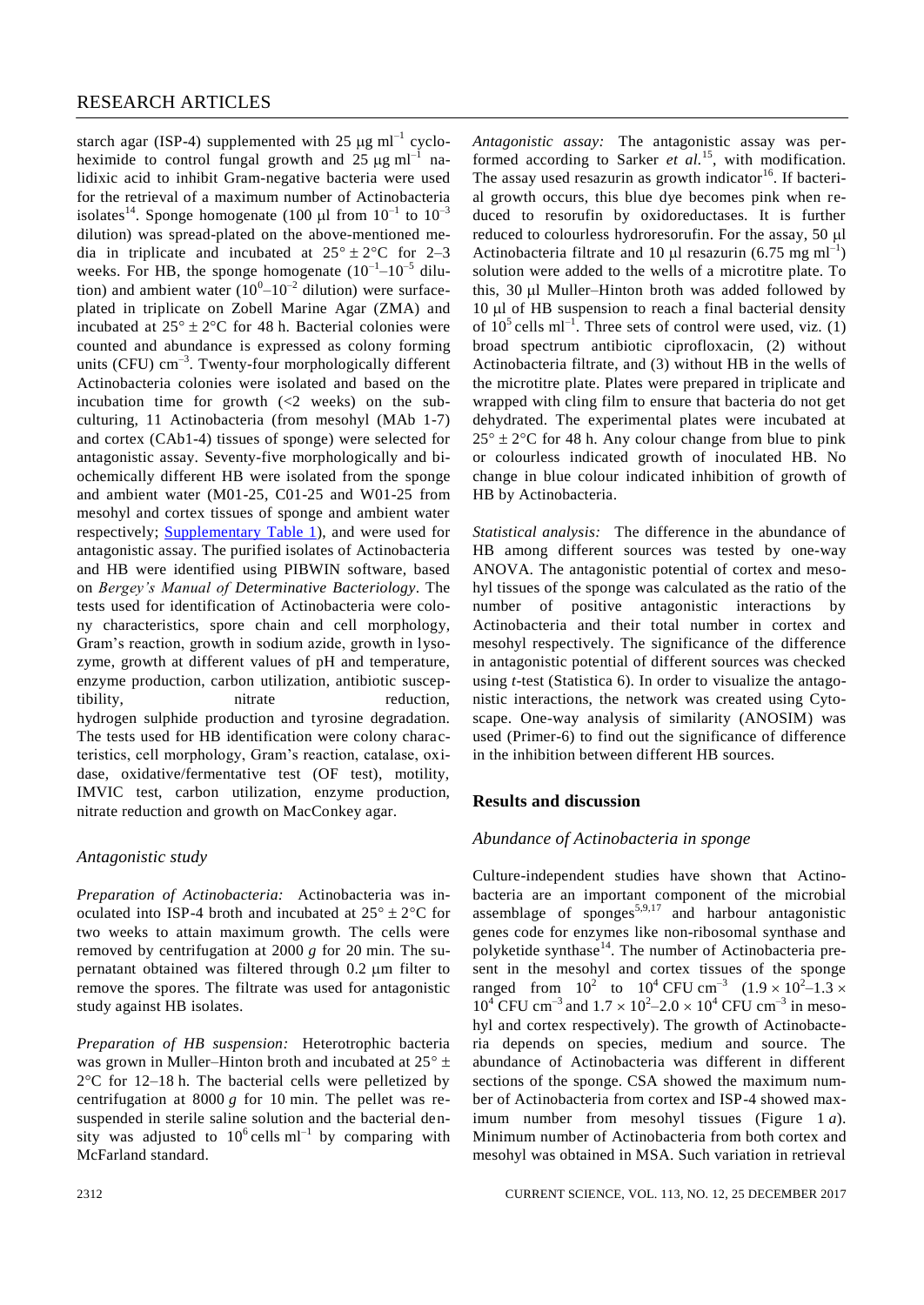counts using different media has been reported earlier where the authors<sup>14</sup> used whole sponge tissue for the enumeration of Actinobacteria in different media and found a higher abundance of Actinobacteria associated with the sponge, *Dendrilla nigra* in MSA than CSA. A total of 11 different morphotypes of Actinobacteria belonging to Actinoplanaceae and Streptomycetaceae families were isolated from the sponge (Table 1). The characteristics of 11 Actinobacteria used for identification are given in the [Supplementary Table 2.](http://www.currentscience.ac.in/Volumes/113/12/2311-suppl.pdf) Several actinobacterial selective media have been formulated for their maximum retrieval. However, culturing marine Actinobacteria is difficult compared to its terrestrial counterparts, due to the salinity requirement. Among marine bacteria, the longer incubation time for Actinobacteria than heterotrophic bacteria makes actinobacterial culturing difficult<sup>18</sup>. Actinoplanes and Streptomyces were the common genera present in the mesohyl and cortex tissues of the sponge. The presence of *Streptomyces* sp*.* has been reported in sponges<sup>14,19</sup>. It was reported that *Streptomyces* is the dominant producer of antibiotics among the different actinobacterial genera<sup>20,21</sup>. The dominance of *Streptomyces* sp. in sponges may be due to its ability to inhibit a multitude of fast-growing bacteria from its own habitat, thereby avoiding competition for utilizing the nutrients available in its niche $20,21$ .

# *Abundance of heterotrophic bacteria in sponge and ambient water*

Culturable HB abundance in the tissues of sponge and in ambient water showed significant difference  $(P < 0.05)$ . The number of HB in the sponge  $(10^5 \text{ to } 10^6 \text{ CFU cm}^{-3})$ was two orders higher than that in ambient water  $(10^3$  to  $10<sup>4</sup>$  CFU cm<sup>-3</sup>) (Figure 1 *b*). This greater abundance of bacteria in the sponge than ambient water might be due to the favourable physiological conditions and accessibility of nutrients in the former for bacterial growth $14$ . High bacterial abundance was observed in sponge cortex, which was 2–5 times higher than that of mesohyl tissues of sponge, as this intertidal sponge is always covered with sediments which allow sediment-derived bacteria to invade to the cortex of the sponge<sup>7</sup>. Also, marine bacterioplanktons have natural tendency to form biofilm (epibiosis) on living or non-living substances<sup>22</sup>. For example, marine *Alteromonas*, *Bacillus*, *Chromobacterium*, *Pseudomonas*, *Serratia* and *Vibrio* were reported to be fouling organisms $^{23-25}$ .

### *Actinobacteria–heterotrophic bacterial interaction*

The antagonistic potential of sponge-associated Actinobacteria against a wide range of organisms such as bacteria, fungi and parasites has been reported<sup>19,26,27</sup>. Most of the studies have examined the antagonism using primarily

CURRENT SCIENCE, VOL. 113, NO. 12, 25 DECEMBER 2017 2313

pathogens and have found up to 20% of sponge isolates to be inhibitory<sup>28</sup>. We studied the antagonistic interactions of Actinobacteria against 75 HB from the same sponge and ambient water using  $11 \times 75$  array of tests. Eight hundred and twenty-five tests showed that all Actinobacteria associated with sponge inhibited the growth of more than one HB. A total of 316 antagonistic interactions were exhibited by Actinobacteria, among which 157 interactions (49.7%) were against HB from ambient water (Figure 2, [Supplementary Table 3\)](http://www.currentscience.ac.in/Volumes/113/12/2311-suppl.pdf). ANOSIM showed that antagonistic interactions of Actinobacteria with HB from the ambient water were significantly higher than those with sponge-associated HB



**Figure 1.** *a*, Abundance of Actinobacteria from mesohyl and cortex tissues of sponge in different selective media. *b*, Abundance of heterotrophic bacteria in mesohyl and cortex tissues of sponge and ambient water.

**Table 1.** Actinobacteria in the mesohyl and cortex tissues of sponge

| Sponge         | Isolate                      | Actinobacteria                   |
|----------------|------------------------------|----------------------------------|
| Mesohyl tissue | MAh1                         | Actinoplanes consettensis        |
|                | MAh2                         | Streptoverticillum olevoreticuli |
|                | MA <sub>b</sub> 3            | Streptoverticillum olevoreticuli |
|                | MA <sub>b</sub> 4            | Streptomyces thermovulgaris      |
|                | MA <sub>b</sub> <sub>5</sub> | Actinoplanes careuleus           |
|                | MA <sub>b</sub> 6            | Streptomyces cyaneus             |
|                | MA <sub>b</sub> 7            | Streptomyces thermovulgaris      |
| Cortex tissue  | CAb1                         | Streptomyces prasinosporus       |
|                | CAb2                         | Streptomyces sxanthochromogens   |
|                | CAb3                         | Streptomyces thermovulgaris      |
|                | CAb4                         | Actinoplanes caeruleus           |
|                |                              |                                  |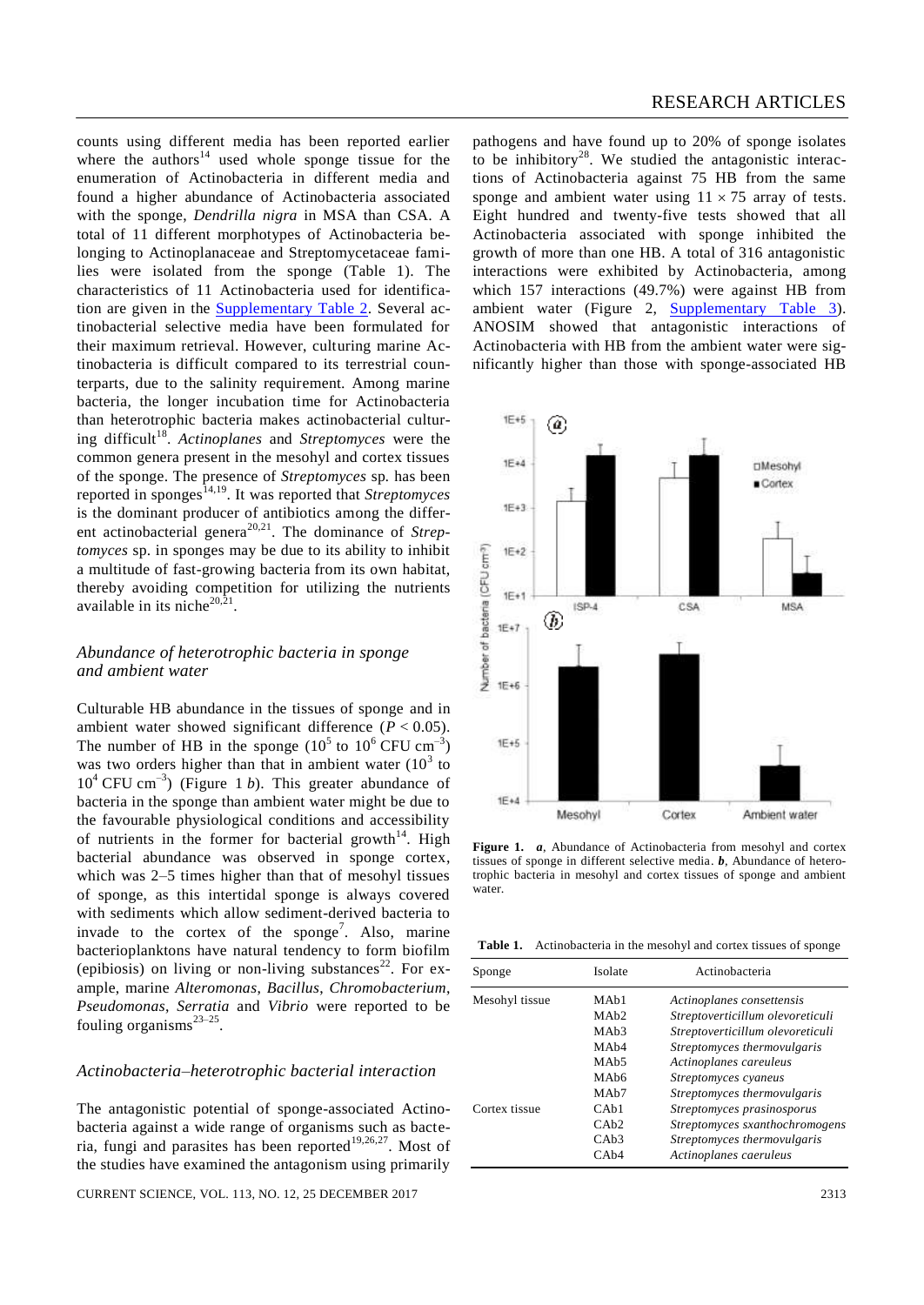

**Figure 2.** A network of 316 antagonistic interactions by mesohyl and cortex Actinobacteria (MAb and CAb respectively) against HB from sponge mesohyl (M), cortex (C) and ambient water (W), generated using Cytoscape. Nodes represent bacterial isolates (Actinobacteria and HB) and directed edges represent the antagonistic relationship of the isolates.



**Figure 3.** Multiple inhibitions of Actinobacteria against HB.

(Global  $R = 0.03$ ,  $P < 0.05$ ) and against different bacterial genera (Global  $R = 0.132$ ,  $P < 0.001$ ). Multiple inhibitions or multiple antagonisms (inhibition of  $\geq$ 2 HB) were also observed among Actinobacteria. More than one Actinobacteria inhibited 58 HB (Figure 3). The order of inhibition of bacteria based on the source of isolation was ambient water > cortex tissue > mesohyl tissue of sponge. Eleven HB (44%) from the ambient water exhibited multiple inhibitions by >7 Actinobacteria. This might be the reason for the lower bacterial diversity in the sponge<sup>8,29,30</sup> in spite of filtering about 16 l of ambient water per day (Dahihande and Thakur, pers. commun.), and higher bacterial abundance in sponge than ambient water $7,29,30$ . The overall antagonistic potential of the sponge was 28.7, and antagonistic potential of the cortex tissue was higher than that of the mesohyl tissue (35.0 and 25.1 respectively). Intra-antagonistic interaction showed that antagonistic potential of cortex Actinobacteria against cortex HB was 10.3, and mesohyl Actinobacteria against mesohyl HB was 5.3. Antagonistic activity can confer competitive advantage within a bacterial community by keeping sensitive isolates $31$ .

CAb3 (*Streptomyces thermovulgaris*), isolated from the sponge cortex showed the highest number (68) of inhibitions (inhibition of 23, 22 and 23 HB from ambient water, cortex and mesohyl tissues respectively), followed by MAb6 (*Streptomyces cyaneus*) isolated from the mesohyl tissue (Figure 4). Bhattarai *et al*. <sup>32</sup> found that 50% of the marine antagonistic strains belonged to Actinobacteria. This high interaction of Actinobacteria might be because of their inherent potential to produce several antimicrobial substances which keep other bacteria away from their niche $19,33$ . A minimum number of inhibitions was observed by MAb2 and Mab3 (*Streptoverticillum olevoreticuli)*  isolated from the mesohyl tissue of the sponge, which inhibited >50% HB from ambient water.

We found that the antagonistic activity of spongeassociated Actinobacteria was dependent on the source of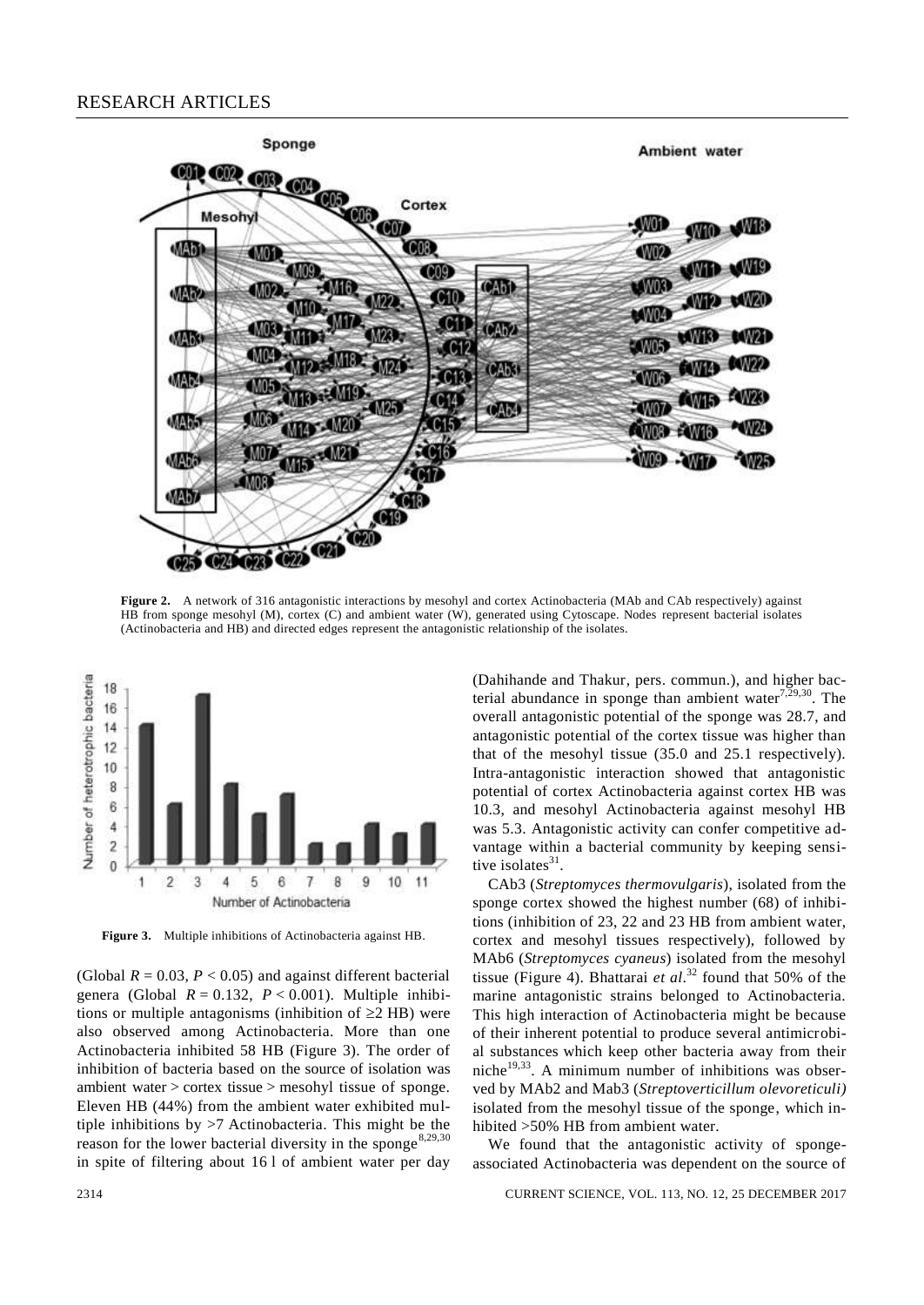isolation as well as their taxonomic group. Mangano *et al*. <sup>34</sup> found that sponge-associated Actinobacteria tend to inhibit species of the same taxonomic group. The results of our study suggest that host sponge may possibly exert some selective pressure on the associated bacteria, apart from habitat structure, animal–host interaction and local biogeochemical conditions. As a consequence, the bacteria associated with a sponge may undergo some genetic changes in order to survive in the sponge environment, which may result in the variation of gene sequences compared to that of their counterparts in the water  $35$ . For instance, *Brahmella* sp., *Pseudomonas diminuta*, *Vibrio diazotrophicus*, *Vibrio metschnikovii*, *Vibrio nereis* and *Xanthomonas* sp. found in the sponge as well as in ambient water were inhibited by different numbers of AB, depending on their source. The inhibition of these HB by Actinobacteria based on the source of isolation was in the order of ambient water > cortex > mesohyl. Similarly, sponge-associated *Pseudomonas stutzeri* was inhibited by a higher number of Actinobacteria from cortex tissues than from mesohyl Actinobacteria. The differential antagonistic activity of sponge-associated Actinobacteria against different HB might be the reason for the absence of certain genera in mesohyl or cortex tissues of the sponge. For example, *Aeromonas salmonicida* and *Agrobacterium* sp., which were isolated exclusively from mesohyl, were inhibited by Actinobacteria from cortex tissues and hence could not be detected in the cortex. Similarly, *Bacillus badius* was found only in cortex tissue and was inhibited by Actinobacteria from mesohyl. *Acinetobacter* sp. and *Pseudomonas paucimobilis* isolated from mesohyl were inhibited by cortex Actinobacteria; the strains belonging to these species isolated from ambient water were inhibited by both mesohyl and cortex Actinobacteria, and hence could not be detected in cortex



**Figure 4.** Percentage of HB inhibition by different morphotypes of Actinobacteria.

CURRENT SCIENCE, VOL. 113, NO. 12, 25 DECEMBER 2017 2315

tissues. Similarly, *Flavobacterium* sp. isolated from cortex was inhibited by mesohyl Actinobacteria, and *Flavobacterium* sp. isolated from ambient water was inhibited by mesohyl and cortex Actinobacteria. The results suggest that antagonistic activity of Actinobacteria associated with the sponge may provide an effective control mechanism of microbial populations in the intertidal sponge, *C. cavernosa*. Mangano *et al*. <sup>34</sup> found that the sponge, *Lissodendoryx nobilis* associated bacterial community was more antagonistic against strains isolated from the same sponge species rather than against isolates from different sponge species. The reason might be conferring a selective advantage in the competition for nutrients in *L. nobilis* from oligotrophic Antartic waters. The strains of *Moraxella* sp. and *Photobacterium* sp. isolated from ambient water were inhibited by a higher number of Actinobacteria than the strains from cortex tissues. It was observed that Actinobacteria from both mesohyl and cortex tissues inhibited *Chromobacterium, Erwinia* and *Serratia*, and hence these bacteria could not be detected in the sponge tissues. Hoffman *et al*.<sup>35</sup> suggested that sponge environment imposes strong selection on resident microflora, generally prohibiting habitation by planktonic strains. The present study showed that Actinobacteria associated with sponge inhibited  $~50\%$  of the bacterial isolates from ambient water.

The composition and function of bacterial communities associated with sponges are variable and different from those of ambient water. The present study showed that higher number of heterotrophic bacteria from ambient water than sponge-associated bacteria was inhibited by Actinobacteria. Also, the dominant bacteria like *Vibrio* were least inhibited by Actinobacteria. Moreover, some bacterial genera were found in water, but not in the sponge. Hence it has been suggested that heterotrophic bacteria associated with a sponge are likely to be shaped by Actinobacteria by inhibiting bacteria from ambient water to enter the body of the sponge and to selectively inhibit certain groups of bacteria inside the sponge tissue. Further studies on the mechanism of inhibition will unravel the spatio-temporal dynamics of sponge–microbial communities and reveal whether it is a common phenomenon among other sponges. The analysis of antagonistic interactions reported here would serve as a platform for the generation of testable hypothesis on the actual *in vivo* relationships among associated bacterial communities.

*Conflict of Interest.* The authors declare that they have no conflict of interest.

<sup>1.</sup> Blunt, J. W., Copp, B. R., Munro, M. H., Northcote, P. T. and Prinsep, M. R., Marine natural products. *Nat. Prod. Rep*., 2006, **23**, 26–78.

<sup>2.</sup> Wilkinson, C. R., Microbial associations in sponges. II. Numerical analysis of sponge and water bacterial populations. *Mar. Biol*., 1978, **49**(2), 169–176.